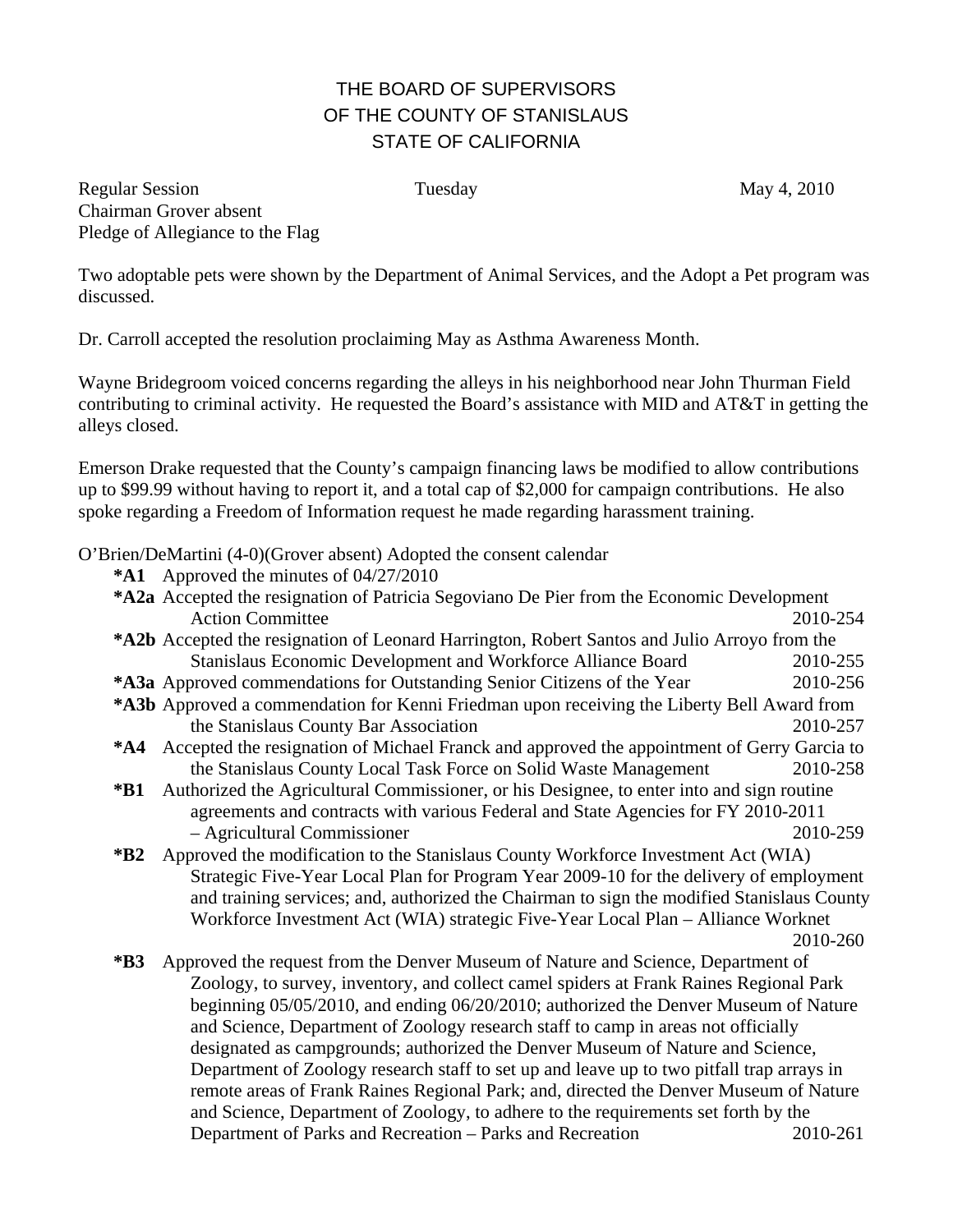- **\*B4** Approved an amendment to the Master Agreement with Stearns, Conrad, and Schmidt, Consulting Engineers, Inc., dba SCS Engineers, to extend the contract for a one-year period from 07/01/2010, through 06/30/2011, and to increase the not to exceed contract amount to \$2,461,211 for environmental monitoring, testing, and reporting services, at the Fink Road and Geer Road Landfills, and for operations, maintenance, and monitoring services at the Geer Road Landfill; authorized the Chairman to amend the Master Agreement #A00625; and, authorized the Director of DER, or her Designee, to sign additional individual Project Authorizations during FY 2010-2011 providing that the cumulative total does not exceed the contract amount of  $$2,461,211 - DER$  2010-262
- **\*B5a** Approved the request from the Church of Jesus Christ Latter Day Saints, Oakdale Branch, to have exclusive use of a portion of Muir Point Campgrounds within Woodward Reservoir for their Overnight Camping Event beginning at 3:00 pm, Friday 05/14/2010, and ending at 3:00 pm on Saturday, 05/15/2010; directed the Church of Jesus Christ Latter Day Saints, Oakdale Branch, to adhere to the requirements set forth by the Department of Parks and Recreation; and approved the waiver of fees for the one day exclusive use – Parks and Recreation 2010-263
- **\*B5b** Approved the request from the Hobie Class Association of North America, Division 3, to have exclusive use of Woodward Reservoir, Fisher Point, for their  $19<sup>th</sup>$  Annual Regatta beginning at 3:00 p.m. Thursday, 05/13/2010, and ending at 3:00 p.m. Monday, 05/17/2010; directed the Hobie Class Association of North America, Division 3, to adhere to the requirements set forth by the Department of Parks and Recreation; and, approved the fees for this exclusive use – Parks and Recreation 2010-264
- **\*B5c** Approved the request from the 4-H Youth Development Program of Stanislaus County to have exclusive use of the Kiwanis Camp for their 4-H Primary Camp beginning at 9:00 a.m. Friday, 05/14/2010, and ending at 6:00 p.m. Sunday, 05/16/2010; directed the 4-H Youth Development Program of Stanislaus County to adhere to the requirements set forth by the Department of Parks and Recreation; and, approved the waiver of fees for exclusive use – Parks and Recreation 2010-265
- **\*B5d** Approved the request from the City of Modesto to have exclusive use of the Courthouse Lawn for their Fifteenth Annual Family Cycling Event Festival on Saturday, 05/15/2010, beginning at 7:00 a.m. and ending no later than 6:00 p.m.; directed the City of Modesto to adhere to the requirements set forth by the Department of Parks and Recreation; and, approved the waiver of fees for exclusive use and reservation of the Courthouse Lawn – Parks and Recreation 2010-266
- **\*B6** Approved a MOU with the Cities of Modesto, Ceres and Turlock and the Del Puerto Water District for the North Valley Regional Recycled Water Project Collaborative Partnership; and, authorized the CEO, or his Designee, to sign the MOU with the cities of Modesto, Ceres, and Turlock and the Del Puerto Water District for the North Valley Regional Recycled Water Project Collaborative Partnership – CEO

DW-17-2 C-2-C-1 C-5-E-11 C-6-J-1 2010-267 **\*B7** Authorized the Department of Parks and Recreation to hold the Fifteenth Annual Fireworks Celebration on Sunday, 07/04/2010, at Woodward Reservoir Regional Park located off of 26 Mile Road in the unincorporated area of Stanislaus County; authorized the Director of the Department of Parks and Recreation, or her Designee, to support the Fifteenth Annual Fireworks Celebration and promote related activities; and, authorized the Director of the Department of Parks and Recreation, or her Designee, to sign the necessary contractual agreements for the event – Parks and Recreation 2010-268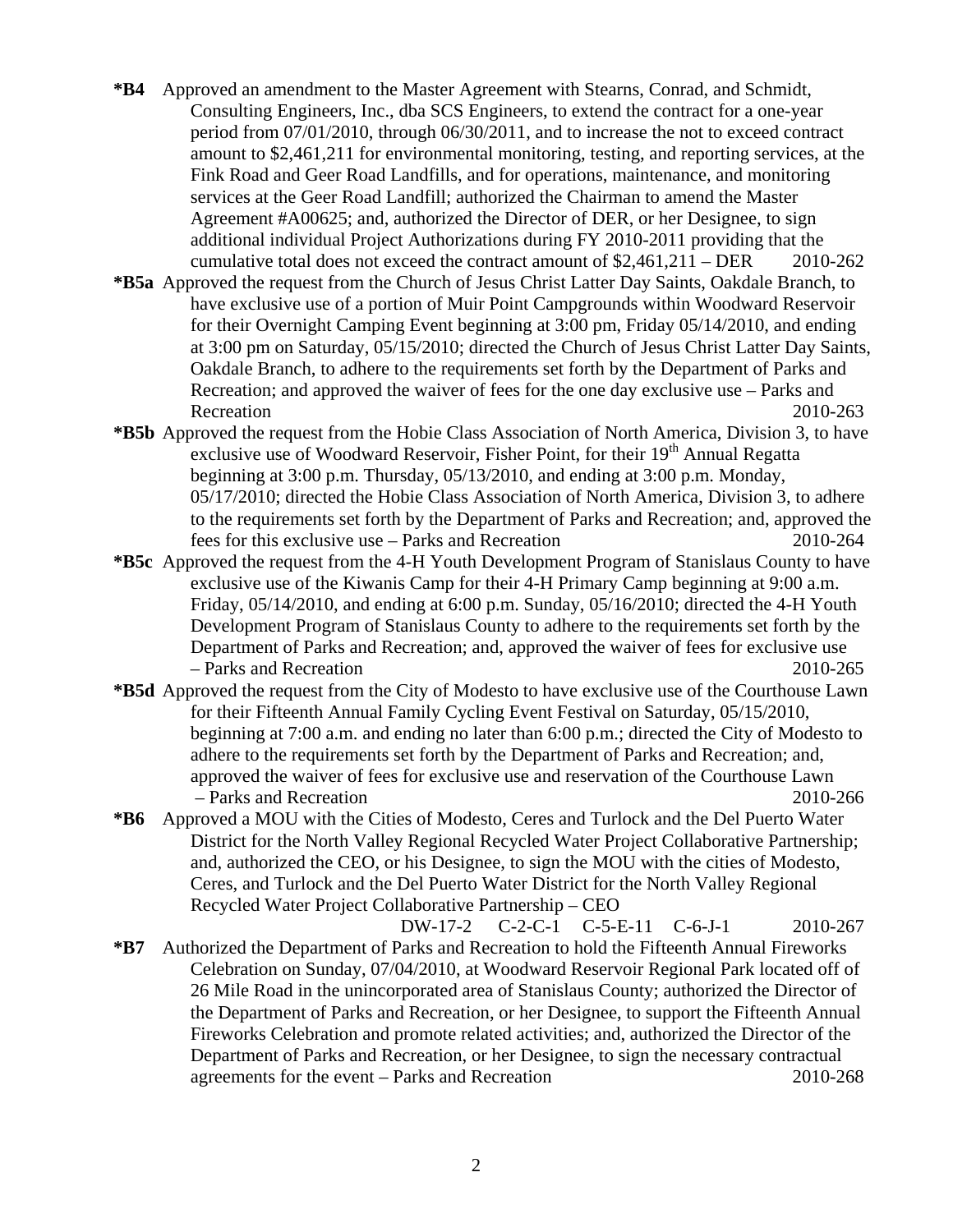- **\*C1** Approved the conditional award of the contract in the amount of \$4,825,998.73 to Bond Blacktop, Inc. of Union City, California for the construction of the ARRA 2009 Cape Seal Project, subject to receipt of appropriate insurance and bonds; authorized the Director of Public Works to execute a contract with Bond Blacktop, Inc., for \$4,825,998.73 and to sign necessary documents; directed the Auditor-Controller to make the necessary budget adjustments per the financial transaction sheet; authorized the Director of Public Works to execute change orders in accordance with Public Contract Code, §20142; upon project completion, authorized the Director of Public Works to accept the completed improvements and perform all necessary closeout activities; and, authorized the Construction Manager to issue a Notice to Proceed contingent upon receipt of proper insurance and bonds – PW 2010-269
- **\*C2** Approved the conditional award of the contract in the amount of \$3,403,407.23 to Intermountain Slurry Seal, Inc., of Watsonville, California for the construction of the RSTP 2009 Cape Seal Project, subject to receipt of appropriate insurance and bonds; authorized the Director of Public Works to execute a contract with Intermountain Slurry Seal, Inc., of Watsonville, California for \$3,403,407.23 and to sign necessary documents; directed the Auditor-Controller to make the necessary budget adjustments per the financial transaction sheet; authorized the Director of Public Works to execute change orders in accordance with Public Contract Code, §20142; upon project completion, authorized the Director of Public Works to accept the completed improvements and perform all necessary closeout activities; and, authorized the Construction Manager to issue a Notice to Proceed contingent upon receipt of proper insurance and bonds – PW 2010-270
- **\*C3** Approved the conditional award of the contract in the amount of \$497,552.72 to Bond Blacktop, Inc., of Union City, California for the construction of the ARRA Hughson SOI Cape Seal Project, subject to receipt of appropriate insurance and bonds; authorized the Director of Public Works to execute a contract with Bond Blacktop, Inc., for \$497,552.72 and to sign necessary documents; directed the Auditor-Controller to make the necessary budget adjustments per the financial transaction sheet; authorized the Director of Public Works to execute change orders in accordance with Public Contract Code, §20142; upon project completion, authorized the Director of Public Works to accept the completed improvements and perform all necessary closeout activities; and, authorized the Construction Manager to issue a Notice to Proceed contingent upon receipt of proper insurance and bonds – PW 2010-271
- **\*C4** Awarded the agreement for construction management services, in the amount of \$104,082, to Nolte Associates, Inc., for the Carpenter Road at Beverly Drive and Carpenter Road at Robertson Road Traffic Signal Project; authorized the Director of Public Works to sign the agreement; authorized the Director of Public Works to sign future amendments during the life of the agreement; and, directed the Auditor-Controller to make the necessary budget adjustments per the financial transaction sheet – PW 2010-272
- **\*C5** Approved the installation of an All-Way Stop Traffic Control, under the authorization granted to local authorities in Vehicle Code §21355, at the intersection of Bangs Avenue at North Star Way in the North Modesto Area – PW 2010-273
- **\*D1** Set a public hearing for 05/25/2010, at 9:05 a.m., to consider approval of Lot Line Adjustment Application No. 2009-13 and Williamson Act Cancellation No. 2009-02, Lindskoog; and authorized the Clerk of the Board to publish notice of hearing as required by law – Planning 2010-274

DeMartini/Chiesa (4-0)(Grover absent) **9:05 a.m.** Approved Staff Recommendations Nos. 1-3; finds that the notice of the public hearing was given pursuant to Government Code §25211.3(b) and 6061; conducted the public hearing to receive comments regarding the proposed method of calculating the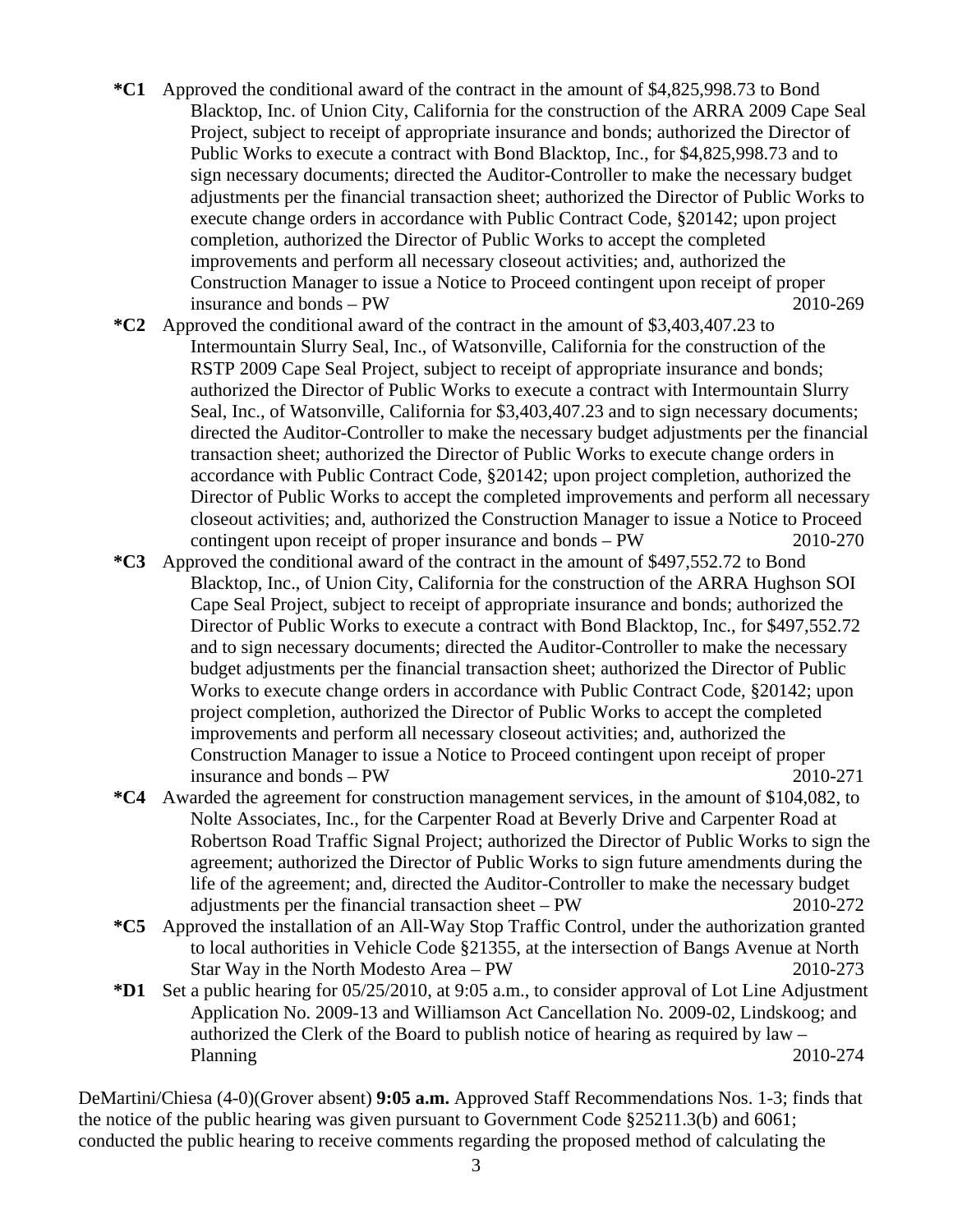amount of the annual assessment and the levy of the annual assessment to pay for the county service area; authorized the Clerk of the Board to oversee the tabulation of the sealed ballots per §53753(e) and determine whether a majority protest against the assessment exists; and, **amended** the item to authorize the Clerk of the Board to submit the results to the Board of Supervisors at the 05/18/2010 Board meeting – PW CSA-28-2 2010-278

O'Brien/Chiesa (4-0)(Grover absent) **9:10 a.m.** Conducted the public hearing to consider the introduction and waiving of the first reading of the Department of Public Works Subdivision Ordinance Amendments to Title 20 of the Stanislaus County Code; introduced and waived the first reading of Ordinance. C.S. 1080 amending Subsection "A" of §20.52.200, Dedications; and, introduced and waived the first reading of Ordinance C.S. 1081, amending Subsection "A" of §20.16.090, Improvements Required – PW OED-55-L-13 ORD-55-L-14 2010-279

Chiesa/DeMartini (4-0)(Grover absent) **9:15 a.m.** Conducted the public hearing; based upon the staff report, comments by staff and testimony received at the public hearing, the Board approved the appeal of Stanislaus County Planning Commission's decision of denial, thereby approving Use Permit Application No. 2009-06, Los Artistas Nightclub, a request to allow a nightclub within an existing building on a one (1) acre parcel in the C-2 (General Commercial) zoning district at 1705 Crows Landing Road, in the Modesto Area; adopted the Mitigated Negative Declaration pursuant to CEQA Guidelines §15074(b), by finding that on the basis of the whole record, including the Initial Study and any comments received, that there is no substantial evidence the project will have a significant effect on the environment and that the Mitigated Negative Declaration reflects Stanislaus County's independent judgment and analysis; adopted the Mitigation Monitoring Plan pursuant to CEQA Guidelines §15074(d); ordered the filing of a Notice of Determination with the Stanislaus County Clerk-Recorder's Office pursuant to Public Resources Code §21152 and CEQA Guidelines §15075; finds that: (A) The establishment, maintenance, and operation of the proposed use or building applied for is consistent with the General Plan designation of "Commercial" and will not, under the circumstances of the particular case, be detrimental to the health, safety, and general welfare of persons residing or working in the neighborhood of the use and that it will not be detrimental or injurious to property and improvements in the neighborhood or to the general welfare of the County; **amended** the first sentence of Condition of Approval No. 14 to read as follows "The applicant shall construct an 8 foot high solid block wall along the western irrigation easement line (except for the 10 foot side yard setback) prior to occupancy."; finds that the revised condition is equal or better mitigation and will not result in any additional environmental impact; and, approved Use Permit Application No. 2009-06, Los Artistas, subject to the conditions of approval as amended – Planning 2010-280

## **Recessed at 10:47 a.m.**

## **Reconvened at 10:54 a.m.**

O'Brien/DeMartini (4-0)(Grover absent) **B8** Accepted the CEO's Third Quarter Financial Report for FY 2009-2010; authorized the CEO and the Auditor-Controller to make the necessary adjustments as recommended in the Third Quarter Financial Report; authorized the transfer of \$226,775 from Appropriations for Contingencies as recommended in the Third Quarter Financial Report; authorized the Auditor-Controller to make necessary year-end closing entries as approved by the CEO; amended the Salary and Position Allocation Resolution as outlined on Attachment A effective the start of the 05/08/2010 pay period as recommended in the report; approved contracts and/or agreements listed on Attachment B in cumulative amounts of \$100,000 or greater since 07/01/2003; set a public hearing for the consideration and adoption of the FY 2010-2011 Proposed Budget on 06/08/2010 at 9:05 a.m., and continue to 06/09/2010 at 9:00 a.m., and 06/10/2010 at 9:00 a.m., if necessary; directed the Clerk of the